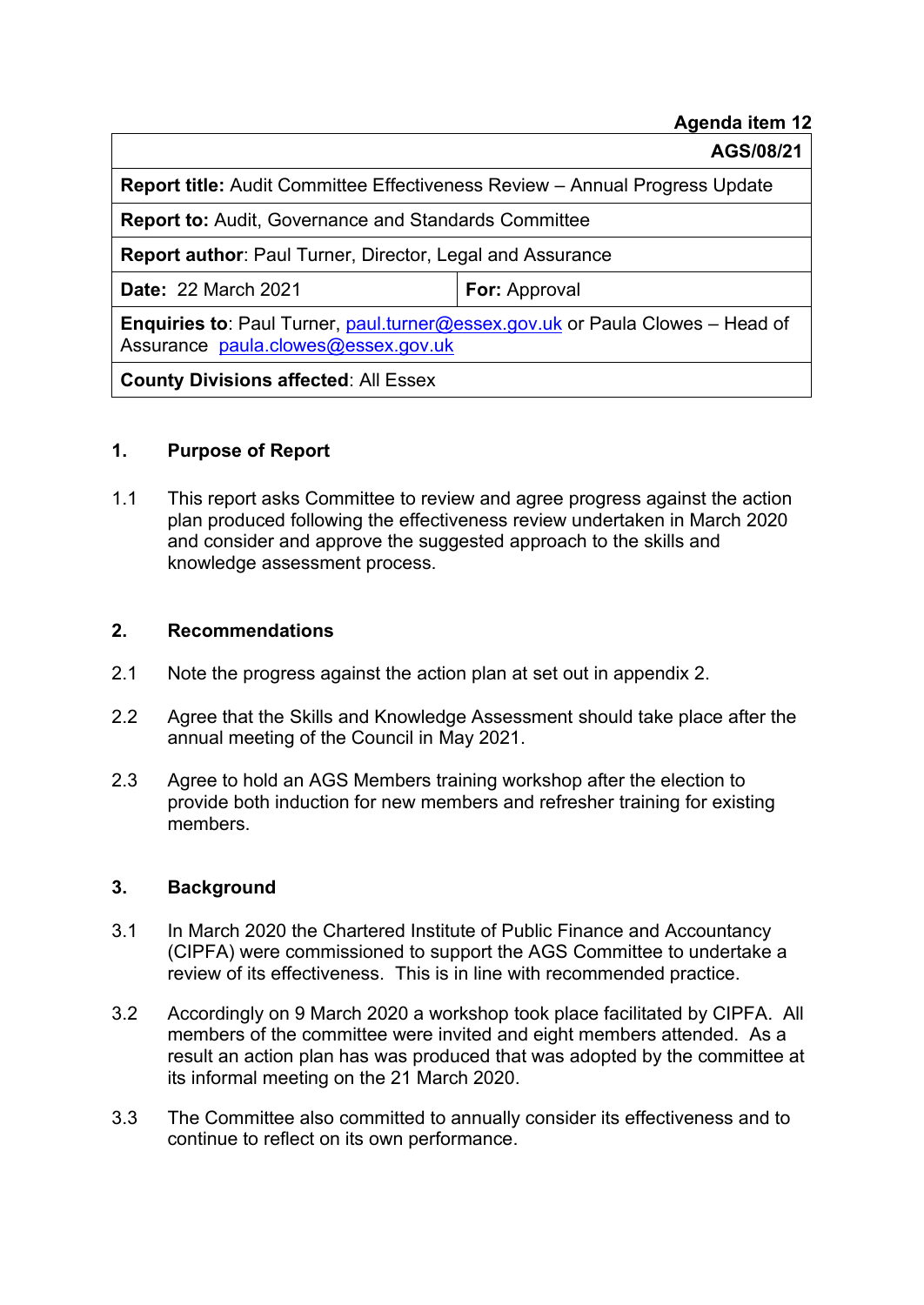### **4. Summary of Issue**

- 4.1 It is recognised best practice that Audit Committees should regularly review their effectiveness as a committee and their individual skills and knowledge. The CIPFA publication 'Audit Committees: Practical Guidance for Local Authorities and Police (2018 Edition)' provides a range of tools and checklists for committees to use to assess their effectiveness. (Appendix 1)
- 4.2 The AGS Committee, with support from CIPFA, carried out a review of its effectiveness in March 2020. As a result an action plan was produced and this has, in the main, been implemented. A full review of progress has been carred out is attached at appendix 2 for the committee to consider.
- 4.3 Only one matter included on the action plan remains outstanding, item four, 'undertake an annual skills and knowledge self-assessment to determine where skills and knowledge need to be enhanced on an annual basis'. It is proposed that this activity should be carried out after the annual meeting to allow any new members of the committee to participate.
- 4.4 The suggested approach to the skills and knowledge assessment is based on the appendix c of 'Audit Committees: Practical Guidance for Local Authorities and Police (2018 Edition)'. The proposed process is as follows:
	- Questionnaires will be prepared based on the skills and knowledge requirements set out in Appendix C of CIPFA guidance.
	- AGS members will be asked to complete these questionnaires. assessing their own level of skill and knowledge in the subject area based on a 1-5 rating.
	- The Internal Audit Team will analyse the questionnaires to identify the areas where skills and knowledge need enhancement.
	- In conjunction with AGS committee members a training and development programme will be developed for the coming year starting with a training workshop to be held after the annual meeting.

### **5. Financial Implications**

5.1 It is likely that there will be an increased requirement for officer support to the committee but officers believe that this can be met within existing resources.

### **6. Legal Implications**

6.1 The Audit Committee is a key way in which the Council provides assurance that it is providing value for money and has proper systems of control. Without effective assurance Councillors will not know that the Council is effectively carrying out its statutory duties. Whilst the effectiveness review is not a legal requirement it seems a good idea in order to maximise the investment made by councillors into the work of the Committee.